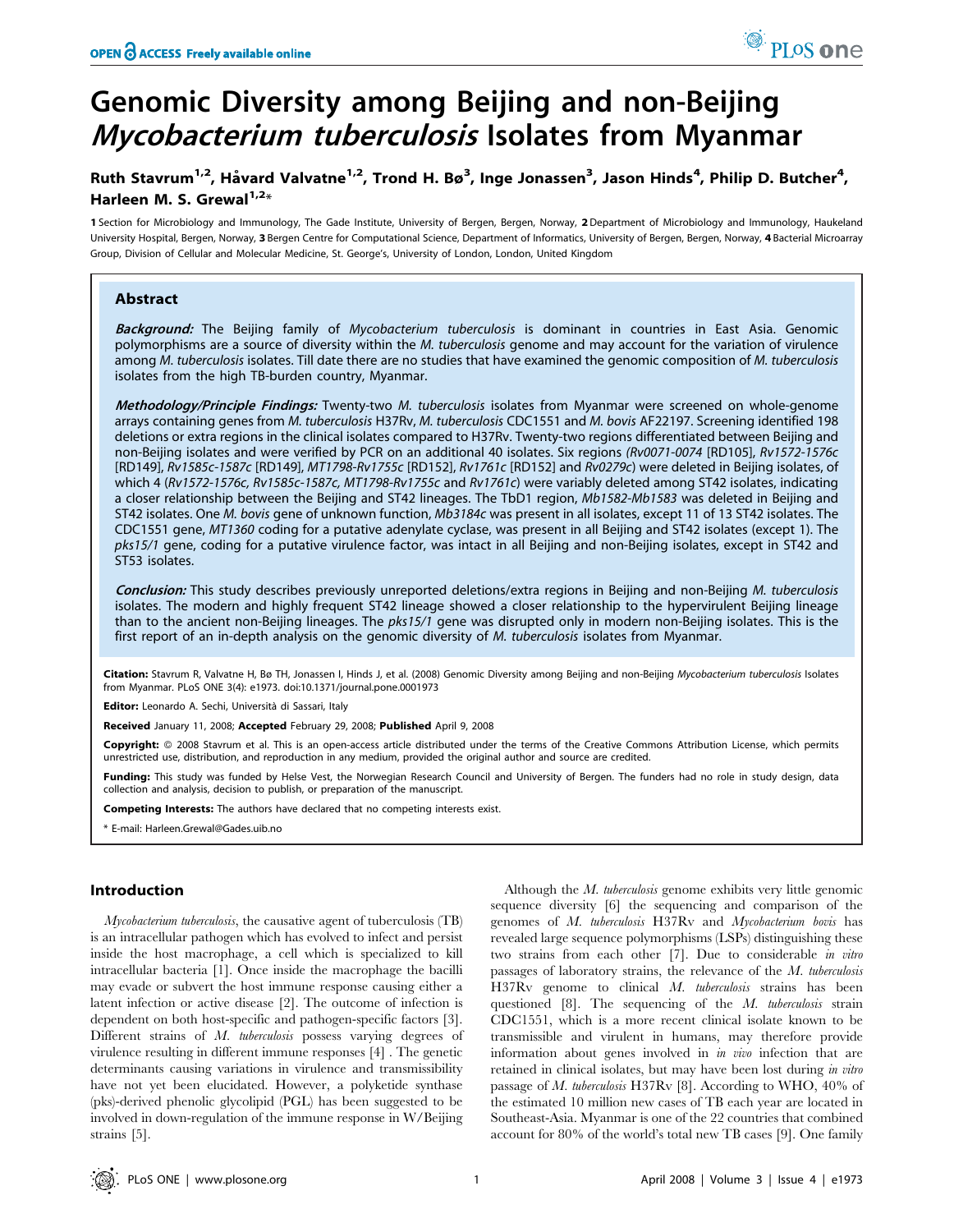of M. tuberculosis strains, Beijing, has attracted special attention. This hypervirulent family is reported to be common in several Asian studies and may possess selective advantages compared to other genotypes [10,11]. This family is also more often associated with multi-drug resistance [12]. Strains belonging to the Beijing family share genetic markers, such as similar IS6110 restriction fragment length polymorphism (RFLP) and spoligotype pattern [13,14]. The similarities between different Beijing strains may suggest clonal expansion, and the detection of LSP's can provide insights into the evolution and biology of this family. A study by Tsolaki et al using comparative whole-genome hybridization of Beijing/W strains against M. tuberculosis H37Rv, revealed 7 previously unreported LSP's, of which one (RD105) could serve as a genetic marker for Beijing/W strains and 3 additional LSP's (RD142, RD150 and RD181) that could be used for sub-typing of this family [15]. Thus, with the aim to understand the genetic diversity of Beijing and non-Beijing isolates from Myanmar and to determine if previously reported genetic markers can differentiate between Beijing and non-Beijing M. tuberculosis from a defined area, we have screened M. tuberculosis isolates on whole-genome microarrays that represent all genes contained in M. tuberculosis H37Rv, M. tuberculosis CDC1551 and M. bovis 2122/97.

#### Materials and Methods

# M. tuberculosis isolates

Sputum specimens were collected from pulmonary TB patients attending four district diagnostic and treatment centers run by the National TB Program, Yangon division, Myanmar. Following ethical approval to obtain sputum samples (REK Vest, Norway; 03/09931 and Ethical committee on Medical Research, Yangon, Myanmar; 3/2002) in the periods April to August 2002 and October to December 2002, 567 patients older than 14 years of age with pulmonary TB were included [16]. Following verbal and written consent, two smear-positive sputum samples from each patient were obtained and all participants were interviewed by trained physicians using structured questionnaires, as described previously [16]. The information collected included socioeconomic and demographic characteristics, current and previous history of M. tuberculosis infection, history of contact with a TB case, history of previous anti-tuberculosis treatment and chest Xray findings. The Yangon division with its  $\sim$ 6 million habitants is the most densely populated area in Myanmar representing about 10% of the country's population. Of 310 well-characterized M. tuberculosis isolates (S. Phyu, et al., unpublished data), 22 (11 Beijing, 4 ST42, 2 ST89 and 3 previously unreported [UR] shared-types [ST]) were chosen for further characterization by comparative genomic hybridization (CGH) based on a high degree of IS6110 RFLP clustering isolates within each genotype. Among the 11 Beijing isolates, two pairs of isolates (TB29/TB30 and TB33/ TB35) with identical IS6110 RFLP pattern were included. In addition, two isolates with low-copy number of IS6110 by RFLP (1 ST947 and 1 UR) were selected. M. tuberculosis H37Rv was used as a reference strain. An additional 24 (8 Beijing, 2 ST42 and 14 other non-Beijing) isolates from the same collection of clinical isolates from Myanmar and 16 (9 Beijing and 7 ST42) wellcharacterized isolates (M. Mphahlele, et al., unpublished data) from South Africa were included in the study in order to verify the results observed by CGH for the respective genotypes.

#### DNA isolation

Chromosomal DNA used in array hybridization experiments and in PCR reactions was isolated as described by van Embden et al [17] or by heat-extraction using a loopful of cells suspended in 200 µl of TE buffer (10 mM Tris-Cl, 1 mM EDTA), and heatkilled by incubation at  $95^{\circ}$ C for 20 min. The supernatant containing the extracted DNA was collected by centrifugation at 12000 rpm for 10 min.

# Microarray hybridization

Twenty-two M. tuberculosis isolates (11 Beijing and 11 non-Beijing) were analyzed by whole-genome comparative microarrays, which include genes from M. tuberculosis H37Rv with updated genome annotations [18], M. tuberculosis CDC1551 and M.bovis AF2122/97 as previously described [19]. The array design is available in  $B\mu G(\partial t)$ Sbase (accession number: A-BUGS-34; http://bugs.sgul.ac.uk/A-BUGS-34) and also ArrayExpress (accession number: A-BUGS-34). Each array consisted of a total of 10944 features and included duplicates of each of the 4410 genes as PCR-generated elements (size-range 60–1000 bp; mean 517 bp) which were spotted onto Corning UltraGaps aminosilane coated glass slides [20]. The signal intensities observed were the result of a competitive hybridization between  $5 \mu$ g of clinical genomic  $M$ . tuberculosis DNA and 5  $\mu$ g genomic control DNA ( $M$ . tuberculosis H37Rv). The DNA was labeled with Cy3 (test strain) or Cy5-labeled (control strain) dCTP (Amersham) by random priming (Invitrogen Life Technologies) [19] and purified (Qiagen MinElute PCR purification kit). Purified Cy5-labelled M. tuberculosis H37Rv and Cy3-labelled genomic DNA from the M. tuberculosis isolates from Myanmar were mixed and added to the hybridization solution and applied to the array [19]. The slides were then sealed in a humid hybridization cassette and incubated in the dark at  $65^{\circ}$ C for 16 hrs. Following washing [19], slides were scanned using a dual-laser scanner at a level just below saturation of the most intensely fluorescent spots on each array. The images were quantified using GenePix Pro Image Analysis 5.

#### M. tuberculosis CGH microarray data analysis

Background subtracted intensities in the red and green channel of non-flagged spots on each array were submitted to quantile normalization [21] and transformed using glog transformation [22]. The channel difference obtained by using glog transformation, referred to as the glog ratio, was set to 0 for flagged spots. The array-probes were organized in the same manner as their respective genes appear on the  $M$ . tuberculosis H37Rv genome, with the addition of probes from the genome of M. bovis and M. tuberculosis CDC1551 interspersed between the probes from M. tuberculosis H37Rv. The glog ratios for each spot were ordered accordingly. To estimate the parameters needed for glog transformation, we minimized the dependency of the variance of the glog ratios to the signal intensity as described previously [22,23]. During this search, 5% of the extreme outlier glog ratios compared to the global median glog ratio were excluded. To find deleted or extra regions in the clinical isolates compared to M. tuberculosis H37Rv, the ordered glog ratios were scanned to locate regions with outlier populations of glog ratios, and the standard deviation s of non-flagged glog ratios was estimated with the interquartile range (IQR,  $s = IQR/1.34898$ ). The z-score was calculated by taking the average glog ratio of a region, trying region sizes from one to ten probes, divided by the expected standard deviation of an average coming from an  $N(0,s)$  distribution. Regions with z-scores of more than  $\pm 4.42$  (absolute value) occurring in one or more samples, corresponding to a standard normal P-value of 0.00001 (1e-5), were reported and the data in these regions inspected to define borders for deletions/extra regions. If at least one of the isolates gave a z-score above the threshold in a region, it was taken as evidence to make a call, and a lower z-score threshold of  $\pm 2.58$  (corresponding to P = 0.001) was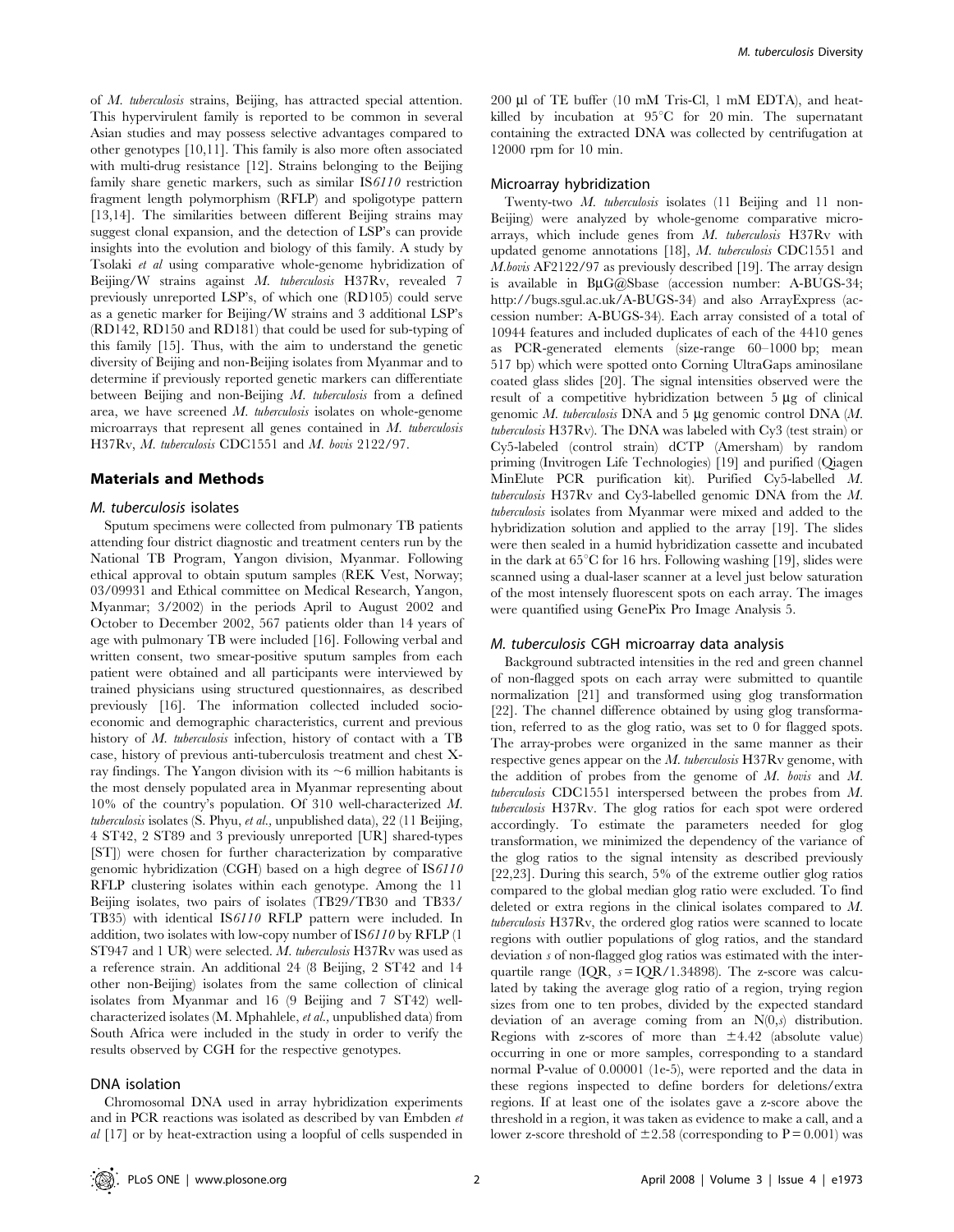used in the analysis of the other isolates in calling deleted or extra regions. As signal intensity and hence, channel difference could be affected by sequence divergence, copy number or cross-hybridization effects, the degree of evidence was graded into categories for each call: deletions or extra regions with z-scores corresponding to P-values between 1e-3 and 1e-5 were not strong enough in themselves to call a region, z-scores corresponding to P-values between 1e-5 and 1e-9 indicated sufficient evidence to call a region, strong evidence was supported by z-scores corresponding to P-values between 1e-9 and 1e-16, and even stronger evidence was indicated by z-scores corresponding to P-values lower than 1e-16. The criteria for selecting regions to be verified by PCR were: regions with three or more isolates containing a deletion or an extra region with a z-score corresponding to a P-value of at most 1e-5 that could differentiate the Beijing from the non-Beijing isolates.

# Verification of extra regions and deletions in clinical isolates

Deletions or extra regions detected by CGH, meeting the criteria stated above, were analyzed further by PCR. Thus, for all reactions amplifications were performed in a total volume of 25  $\mu$ l containing 1  $\mu$ l of DNA, 0.4  $\mu$ M of each primer (Table 1), and Hotstart Taq polymerase Master Mix (Qiagen). All reactions were subjected to  $95^{\circ}$ C for 15 min, followed by 30 cycles of 40 sec at 94 $^{\circ}$ C, 40 sec at 55 $^{\circ}$ C, 1–4 min at 72 $^{\circ}$ C and terminated by 7 min at  $72^{\circ}$ C. Fragments were visualized by UV transillumination or by Bioanalyzer 2100 DNA 1000 LabChip kit in accordance with the manufacturer's instructions (Agilent Technologies, USA).

# RD207 verification

PCR of the RD207 region was performed on isolates which had discrepant results between spoligotyping, CGH and RD105 verification, or if a mixed M. tuberculosis sub-population in a sample was suspected. The RD207 deletion has only been observed in strains of the Beijing lineage and is reported to be a Beijing defining deletion [15]. Four sets of primers were used for RD207 PCR verification; two overlapping sets unique to an IS6110 insertion only found in Rv2820 in strains of the Beijing lineage, and two sets complementary to Rv2819, which will only produce a PCR product in strains of the non-Beijing lineage [24].

#### MIRU-VNTR

In cases where mixed infections were suspected, the isolates were genotyped by variable number tandem repeat of mycobacterial interspersed repetitive units (MIRU-VNTR) by amplification of 15 loci as described by Supply et al [25]. PCR amplification was performed in a total volume of 20  $\mu$ l containing 1  $\mu$ l DNA, 0.04– 0.4  $\mu$ M of all 15 primer sets, and Hotstart Taq Plus polymerase Master Mix (Qiagen). All reactions were subjected to  $95^{\circ}$ C for 5 min, followed by 30 cycles of 30 sec at  $94^{\circ}$ C, 1 min at 55 $^{\circ}$ C, 1.5 min at  $72^{\circ}$ C and terminated by 7 min at  $72^{\circ}$ C. Genotyping was performed using multiplex PCR with a Rox-labeled MapMarker 1000 size standard (PE Applied Biosystems) for sizing of the PCR products. The PCR fragments were analysed using a capillary-based electrophoresis sequencer (ABI 3700), and sizing of the various VNTR alleles were done using the Peak Scanner Software v1.0 (PE Applied Biosystems).

#### Further sub-typing of clinical isolates

Two regions, RD142 and RD181, previously described by Tsolaki et al [15] as variably deleted in strains of the Beijing/W lineage, were chosen for further sub-typing of the isolates. The

primers used for the PCR were: RD142: L\_primer GGACC-TCGCGTTTCGTATGGTA and R\_primer GTGACTCCAG-TGGCGCAGGAT (Rv1189), and L\_primer CTGTTGCCTG-TGT and R\_primer GATGGCGAATTCATGCACGTCT (Rv1192); RD181: L\_primer CGCAACGGCCGCGGTGAA-CTCT and R\_primer CGGGCGGCTGCGGGAACCTT [15].

#### pks15/1 polymorphism

The presence of the  $pks15/1$  polymorphism in the  $M$ . tuberculosis isolates was determined by PCR and sequencing as described [15]. The sequencing reaction consisted of an initial 5 min for denaturation at  $96^{\circ}$ C, 25 cycles of  $96^{\circ}$ C for 15 sec,  $50^{\circ}$ C for 10 sec,  $60^{\circ}$ C for 4 min and elongation time of  $72^{\circ}$ C for 15 min using the BigDye 3.1 Terminator Cycle Sequencing Kit (Applied Biosystems Inc). The sequencing was carried out in an ABI 377 automatic DNA sequencer (Applied Biosystems Inc., Foster, CA) and nucleotide sequences were analyzed using DNASTAR software (DNASTAR, Inc., USA).

# Results

The CGH analysis of 22 M. tuberculosis isolates from Myanmar revealed a total of 198 regions where the genomic composition of the isolates tested were different (deletions or extra regions) from that of the reference strain, M. tuberculosis H37Rv (Figure 1). The number of deletions/extra regions detected by CGH ranged from 29–78 for the Beijing isolates, with an average of 41.7 per isolate, 23–61 for the ST42 isolates, with an average of 40.4 per isolate, and 17–56 for other non-Beijing isolates, with an average of 37.8 per isolate. CGH also revealed several strain-specific genomic variations between the Beijing and non-Beijing strains. Furthermore, the two pairs of isolates (TB33/TB35, TB29/TB30) with identical IS6110 RFLP pattern, and where no close epidemiologic connection between the patients could be established, could be distinguished from one another by CGH analysis.

Of the 198 regions that showed either deletions or extra regions compared to H37Rv on the arrays, 22 (Figure 2) were selected according to the predefined criteria for further verification by PCR on the extended battery of isolates. Fully annotated microarray data has been deposited in  $B\mu G\omega S$ base (accession number: E-BUGS-66; http://bugs.sgul.ac.uk/E-BUGS-66) and also ArrayExpress (accession number: E-BUGS-66).

#### Deletions

RD207 (Rv2815c-Rv2820c) was deleted in all Beijing isolates, but present in all non-Beijing isolates, except TB21. RD207 is a Beijing-defining deletion, which is also detected by spoligotyping.

 $Rv0279c$  was deleted in 8 of the 11 Beijing isolates on array, but present in all non-Beijing isolates, except TB21 (Figure 2). PCR verification detected a deletion in this region for all Beijing isolates in the study, and TB21 (Figure 3).

RD105 was by CGH, deleted in all Beijing isolates, except TB23 and TB25. PCR verification confirmed a deletion in RD105 for all Beijing isolates, including TB23 and TB25. However, PCR analysis also revealed an RD105 deletion in two non-Beijing isolates, TB21 and ST126.

RD149  $(Rv1573-Rv1584c)$  was, by CGH, observed to be deleted in all Beijing isolates, except TB23, and all 4 ST42 isolates. PCR verification confirmed a deletion in  $Rv1572c-1576c$  for all Beijing isolates, including TB23, and in 8 of 13 ST42 isolates as well as 3 other non-Beijing isolates (ST48, ST947 and TB50). Rv1585c-1587c was deleted in all Beijing, 10 ST42 and 5 other non-Beijing isolates (Figure 3).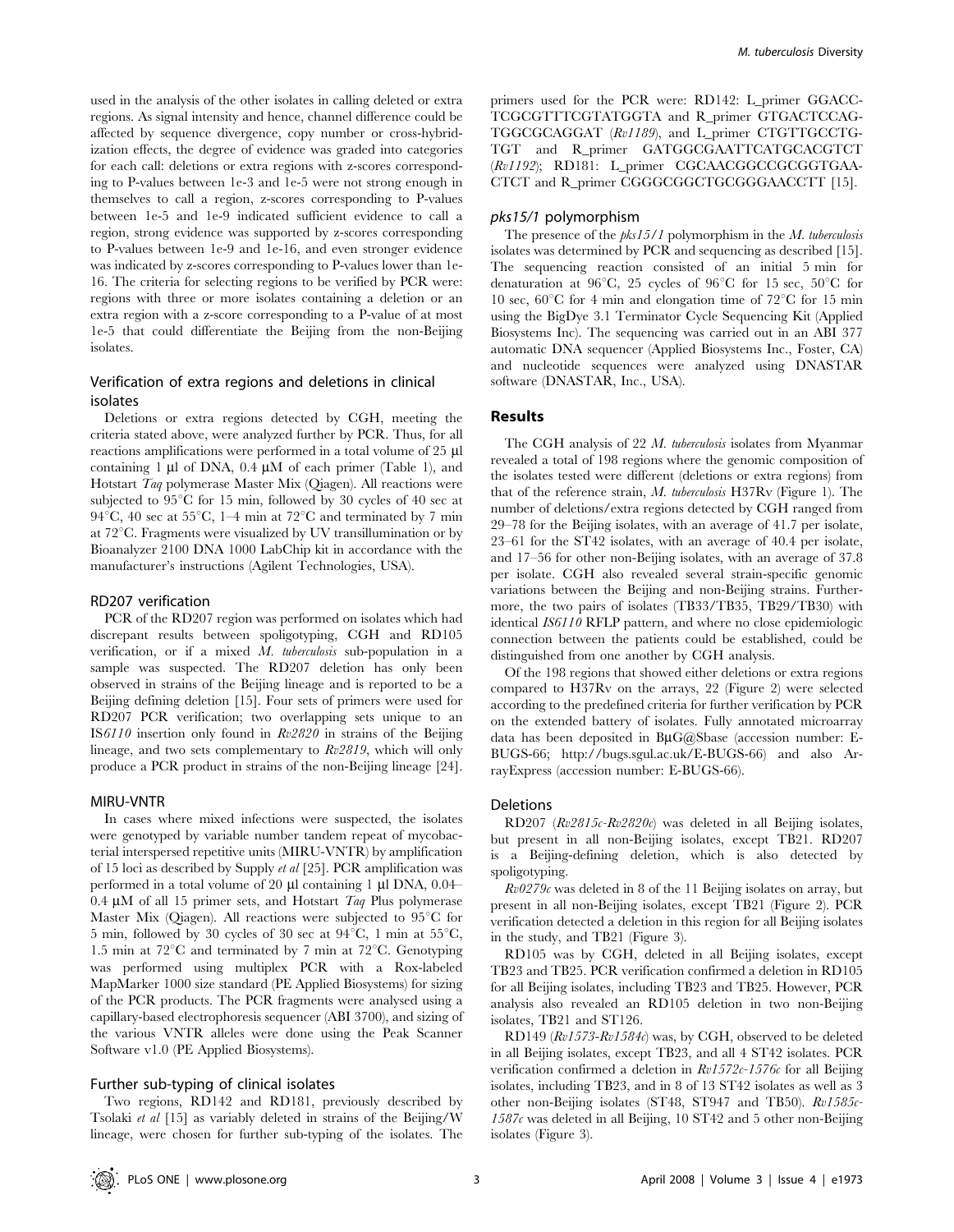Table 1. Primers used for the PCR verification of deleted and extra regions as observed by CGH analysis.

|                         |                                | Annealing      | <b>Expected</b> |            |
|-------------------------|--------------------------------|----------------|-----------------|------------|
| <b>Regions</b>          | Primer sequence (5' to 3')     | temperature    | product (bp)    | References |
| Rv0071-0074 (RD105)     | GGAGTCGTTGAGGGTTGTTCATCAG      | $55^{\circ}$ C | 3500            | $[35]$     |
|                         | CGCCAAGGCCGCATAGTCACGGTC       |                |                 |            |
| <b>Rv0279c</b>          | GCAATGGCGGTAACGGTGGTAG         | $60^{\circ}$ C | 164             | $\ast$     |
|                         | GGGCTCGTTGATCGCGTTGAGG         |                |                 |            |
| MT1360                  | <b>TTGTTGATCAGTCCGTGGTG</b>    | $60^{\circ}$ C | 1100            | This study |
|                         | GTGCGGATTCAGATCATCCT           |                |                 |            |
| Rv1524-1525             | CCTACACGGGGCTGGACTTGAATC       | $62^{\circ}$ C | 2076            | This study |
|                         | CGGGCAGGTGAGCGGAAATGACTT       |                |                 |            |
| Mb1583-1585 (TbD1)      | CTAACGGGTGCAGGGGATTTCAGT       | $60^{\circ}$ C | 3700            | This study |
|                         | ATCAGCGGGGTCTTACGGAGTTTG       |                |                 |            |
| Rv1572c-1576c (RD149)   | CGGATCGTCGTGGTTGTCCTC          | $55^{\circ}$ C | 1800            | $\ast$     |
|                         | TCCCATCGCTGCACGACAGTC          |                |                 |            |
| Rv1585c-1587c (RD149)   | GACGATCACGATGTTGTGGTGC         | $55^{\circ}$ C | 1950            | $\ast$     |
|                         | CACCCTGACCGACCTGCAAAC          |                |                 |            |
| Rv1672c-1673c RD150     | TGTGGCGTGGCTCGGCAAATAG         | $62^{\circ}$ C | 2500            | $[35]$     |
|                         | CGGGACGGCAAACGGGTGAT           |                |                 |            |
| MT1798/Rv1755c (RD152)  | CGTCAGCTGGAAGGTGTATCGCA        | $57^{\circ}$ C | 1900            | $\ast$     |
|                         | <b>GTCACCGGATGTCACATGAACTC</b> |                |                 |            |
| Mb1785 (RvD2)           | <b>GTTCAGGTCGCCAACTTCTATG</b>  | $60^{\circ}$ C | 773             | $\ast$     |
|                         | CGAGATGAAACCGGTGAAGT           |                |                 |            |
| Mb1786 (RvD2)           | CGATCAATGCGTTCTACGTC           | $60^{\circ}$ C | 768             | $\ast$     |
|                         | CGACAGAGACATCAACTCGTTC         |                |                 |            |
| Mb1787 (RvD2)           | CAACAGGCGATAACCAAACTTC         | $60^{\circ}$ C | 790             | $\ast$     |
|                         | CAAGCGCACAGATATACGATGT         |                |                 |            |
| <b>Rv1761c (RD152)</b>  | CGACCTCGTAACGCCAGTCACC         | $60^{\circ}$ C | 178             | $\ast$     |
|                         | TCGATACCGAGCGAGTGAGCC          |                |                 |            |
| MT1812-1813 (RvD3)      | CGGACGTGAATGACTTCTCA           | $60^{\circ}$ C | 800             | $\ast$     |
|                         | TCACACGCTGTTCACAGACC           |                |                 |            |
| Rv1765c (RD152)         | GGAGCGCCGATGAGCAGTTCAG         | $60^{\circ}$ C | 600             | $\ast$     |
|                         | GATACGGGCACACCAGCACCAG         |                |                 |            |
| Rv1994c-1997c a (RD174) | <b>CGGCCTTGCGGTTACTGG</b>      | $55^{\circ}$ C | 2500            | This study |
|                         | TGAGCTCACTCGCAACATTC           |                |                 |            |
| Rv1994c-1997c (RD174)   | CAGCTACCTGTCATCTCGACC          | $55^{\circ}$ C | 1500            | $\ast$     |
|                         | ATACTCAAATGCCCACCCTTCC         |                |                 |            |
| MT1968                  | GTCATTAACGTGGGATCGATTT         | $60^{\circ}$ C | 729             | $\ast$     |
|                         | GGTGTTGTAGAGGCCTGAGACT         |                |                 |            |
| Mb1951c                 | CAACTCTGGCAACTACAGCAAC         | $60^{\circ}$ C | 750             | $\ast$     |
|                         | AACTACTCACACCCAAACCGAT         |                |                 |            |
| <b>Rv3018c</b>          | GCCGCAACCATAACCCCATTCC         | $60^{\circ}$ C | 307             | $\ast$     |
|                         | CACCAAACAGATTCCCAATAACCC       |                |                 |            |
| <b>Rv3019c</b>          | GATGATGGCTCATGCCGGGGAC         | $60^{\circ}$ C | 188             | $\ast$     |
|                         | ACATCGACTGATAGGCCCGCAC         |                |                 |            |
| <b>Rv3179</b>           | GCCGGTGGTTCTCGGACTATCT         | $60^{\circ}$ C | 600             | $\ast$     |
|                         | CCGGGCACCAGTGTAGAAGAGA         |                |                 |            |
| Mb3184c                 | CGGTAGTACAAACCTCGGTAGC         | $55^{\circ}$ C | 767             | $\ast$     |
|                         | CAATATTCTGGAAGCCTGAGGT         |                |                 |            |
| Rv3351c-3353c           | TGGAGTTGAGCACAAGACGCTG         | $65^{\circ}$ C | 1100            | This study |
|                         | <b>TTGAAGATCTGCTTTCCGCTCG</b>  |                |                 |            |
| Rv3425-3429 (RD6)       | CCATGGTGAATATGCTGCTG           | $60^{\circ}$ C | 2900            | This study |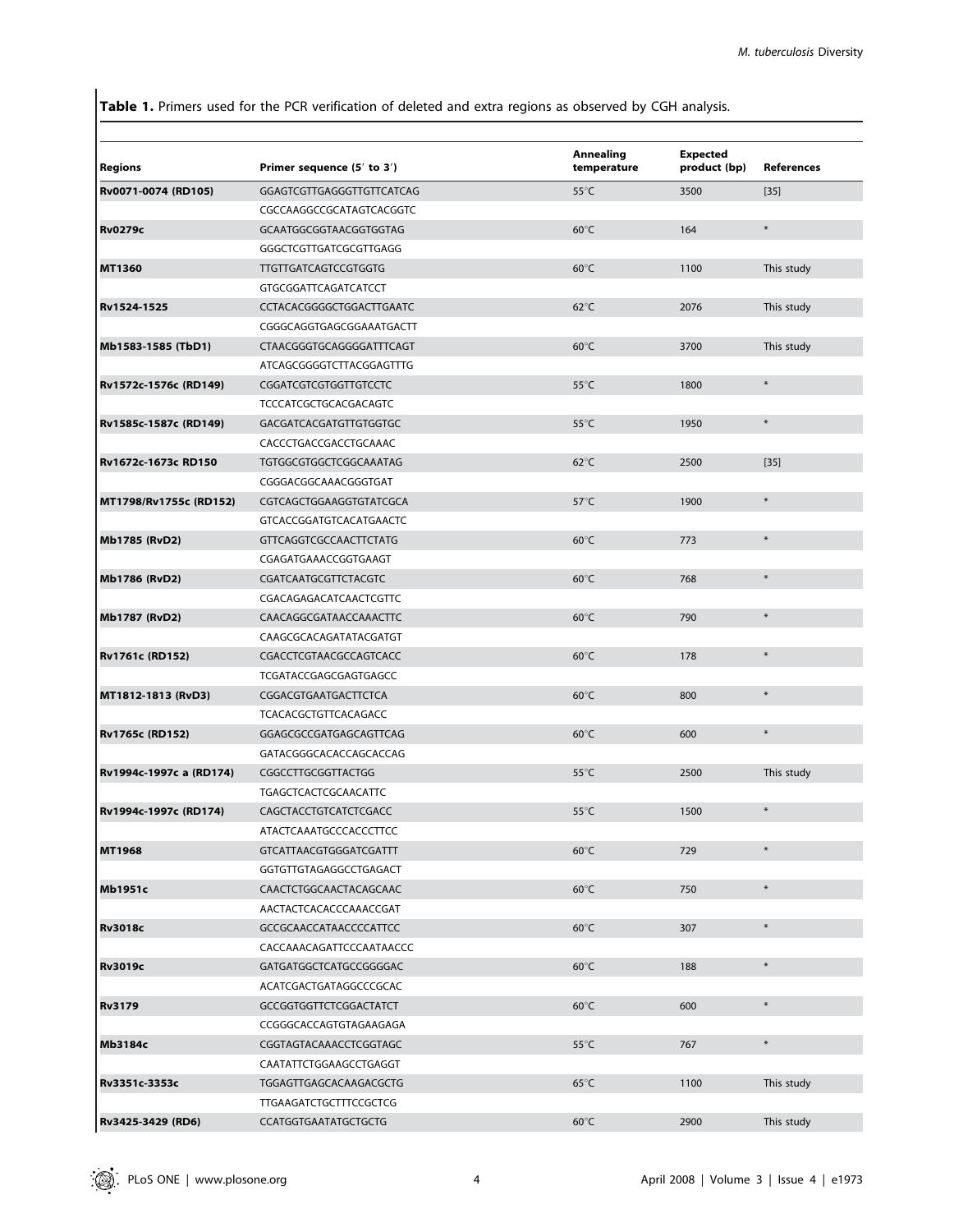#### Table 1. cont.

| Primer sequence (5' to 3') | Annealing<br>temperature | <b>Expected</b><br>product (bp) | References |
|----------------------------|--------------------------|---------------------------------|------------|
| GATGCTCGATTTGGTCGAGT       |                          |                                 |            |
| GTAAGGCCAACATCGACCAC       | $60^{\circ}$ C           | 1400                            | This study |
| TTCACGACAAGCAACGGTAG       |                          |                                 |            |
|                            |                          |                                 |            |

\* :http://xrl.us/6cg3

The annealing temperature for each primer set and the expected PCR product size based on the published sequences of M. tuberculosis H37Rv, M. bovis AF22197 or M. tuberculosis CDC1551 are also provided.

doi:10.1371/journal.pone.0001973.t001

The RD152 region  $(Rv1754c-1765c)$  was variably deleted in isolates of the Beijing and ST42 lineages, as well as in 1 other non-Beijing isolate (TB21) [Figure 2]. However, as shown in Figure 4, not all genes within this region were deleted. Thus, PCR verification of MT1798-Rv1755c revealed a deletion in all Beijing and 10 of 13 ST42 isolates (Figure 3). Rv1761c was deleted in all Beijing, 8 of 13 ST42 isolates and 2 other non-Beijing isolates (ST89 and TB21), whereas  $Rv1765c$  was variably deleted only among Beijing isolates (2 of 28) [Figure 3].

Two regions, RD174  $(Rv1994-1997)$  and  $Rv3351c-3353c$  were deleted in all ST42 isolates analyzed by CGH. PCR confirmed a deletion in all 6 ST42 isolates from Myanmar, whereas only 2 out of 7 South-African ST42 isolates had deletions in these two regions.

CGH analysis of RD6 (Rv3425-3429) showed a deletion in four ST42 isolates and in ST947. PCR validated a deletion in 3 of the ST42 isolates tested on array, whereas 1 isolate, TB28, gave a

product of the expected size. Furthermore, PCR also detected an RD6 deletion in 3 additional ST42 isolates, and 3 other non-Beijing isolates (Figure 3). A PCR product that was larger than the expected size was obtained for 22 of 28 Beijing isolates.

Two regions, Rv1524-1525 and Rv3651 were, by CGH analysis, deleted in all non-Beijing isolates, except the ST42 isolates and TB21. PCR verification confirmed a deletion of Rv1524-1525 among the non-Beijing isolates, except 4 isolates; TB21, ST26, ST53 and ST126. PCR of  $Rv3651$  showed a deletion in all non-Beijing isolates, except TB21, ST26 and ST53.

Rv3179 was, by CGH, variably deleted among Beijing isolates. PCR analysis on the extended battery of strains detected a deletion in two additional Beijing isolates and 2 other non-Beijing isolates; ST48 and 1 ST292. Two ST42 isolates contained an extra insert of  $\sim$ 900 bp.

CGH and PCR analysis showed that all non-Beijing isolates had an intact RD150 (Rv1672c-1673c) region. Among the 11 Beijing



Figure 1. Genetic diversity among 22 Mycobacterium tuberculosis isolates tested by CGH. The dendogram was produced by weighted pair group method (WPGMA) clustering using a Pearson correlation based distance measure defined on regional z-score values. The red color indicates deletions in the clinical isolates compared to the reference strain M. tuberculosis H37Rv, whereas the green color shows extra regions in the clinical isolates not present in the reference strain M. tuberculosis H37Rv. doi:10.1371/journal.pone.0001973.g001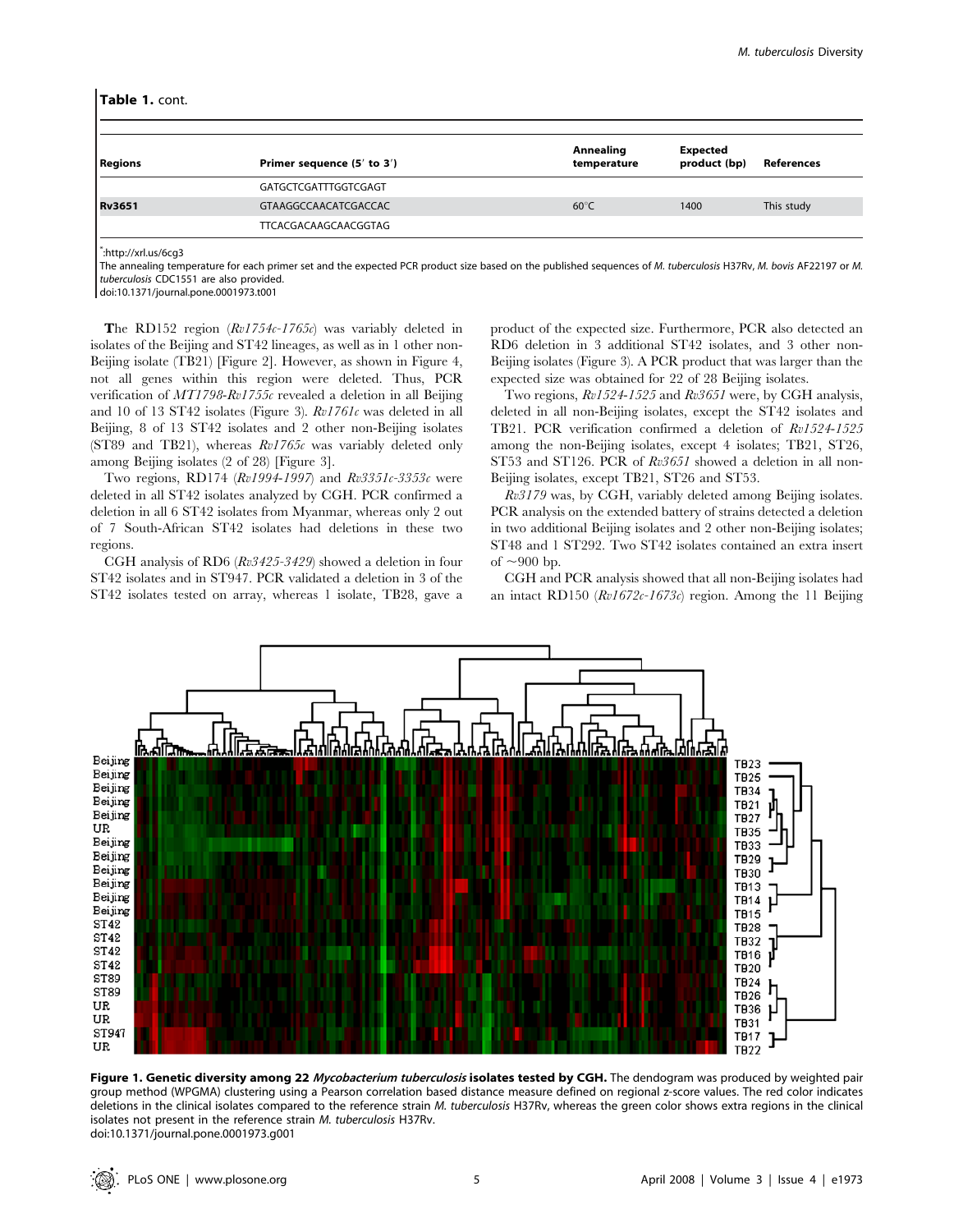

M. tuberculosis Diversity

Figure 2. Regions chosen for PCR verification based on the CGH array analysis. The dendogram based on CGH array analysis of 22 M. tuberculosis isolates from Myanmar (11 Beijing, 4 ST42, 2 ST89 and 5 previously unreported [UR] shared-types [ST]) was produced by weighted pair group method (WPGMA) clustering using a Pearson correlation based distance measure defined on regional z-score values, corresponding to Pvalues between 1e-3 and 1e-16. The green color indicates extra regions that are present in the clinical isolates, but not in the reference strain M. tuberculosis H37Rv, whereas the red color depicts deletions in the clinical isolates compared to the reference strain M. tuberculosis H37Rv. doi:10.1371/journal.pone.0001973.g002

isolates screened by CGH, 3 were observed to have a deletion in this region. PCR also detected two additional Beijing isolates with a deletion in RD150 (Figure 3).

The region  $Rv3018c-3020c$ , was on array examination reported to be deleted in 2 out of 11 Beijing isolates (TB27 and TB34 ) and 4 out of 6 non-Beijing isolates; 2 ST89 (TB24 and TB26) and 2 UR shared-types (TB31 and TB36) [Figure 2]. Further examination of this region using the J-Express Pro 2.7 package (Molmine)

showed that the two Beijing isolates (TB27 and TB34) only had  $Rv3019c$ , deleted. The extended PCR verification of this region showed that  $Rv3018c$  was deleted in 1 additional Beijing isolate and 1 additional non-Beijing isolate (ST292), whereas TB27 and TB34 gave a product of the expected size (Figure 3).  $Rv3019c$  was deleted in 15 Beijing isolates (including TB27 and TB34) and 13 non-Beijing isolates (Figure 3). Rv3018c and 3019c were present in all ST42 isolates.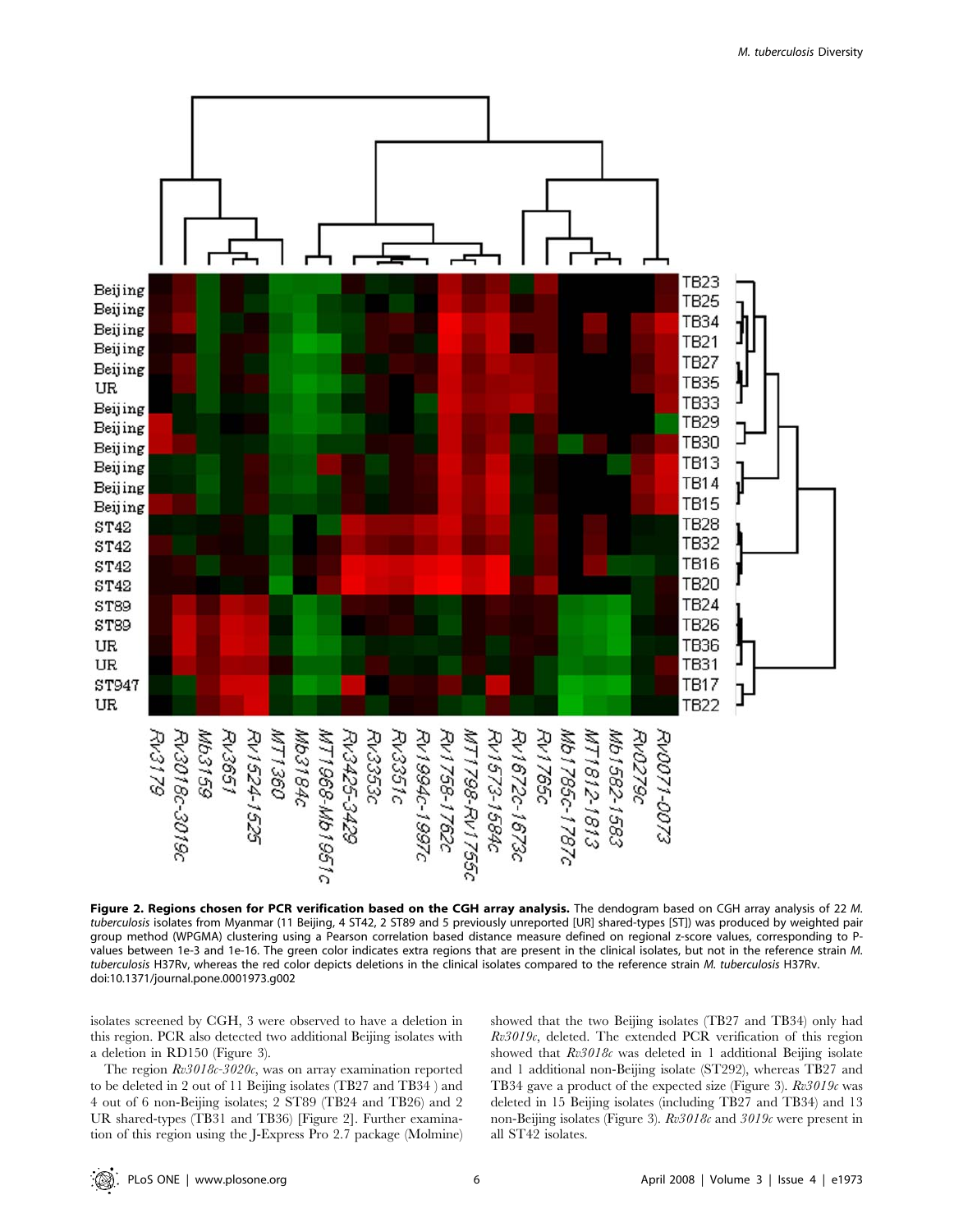

mycobacterial population, and thus, were excluded from this clustering.

Figure 3. PCR results from the 22 regions chosen for verification in 60 clinical M. tuberculosis isolates. The dendogram based on PCR results from 16 deletions and 6 extra regions chosen for verification on 60 clinical M. tuberculosis isolates (28 Beijing, 13 ST42 and 19 other non-Beijing) was produced by unweighted pair group method (UPGMA) clustering using a Pearson correlation based distance measure. doi:10.1371/journal.pone.0001973.g003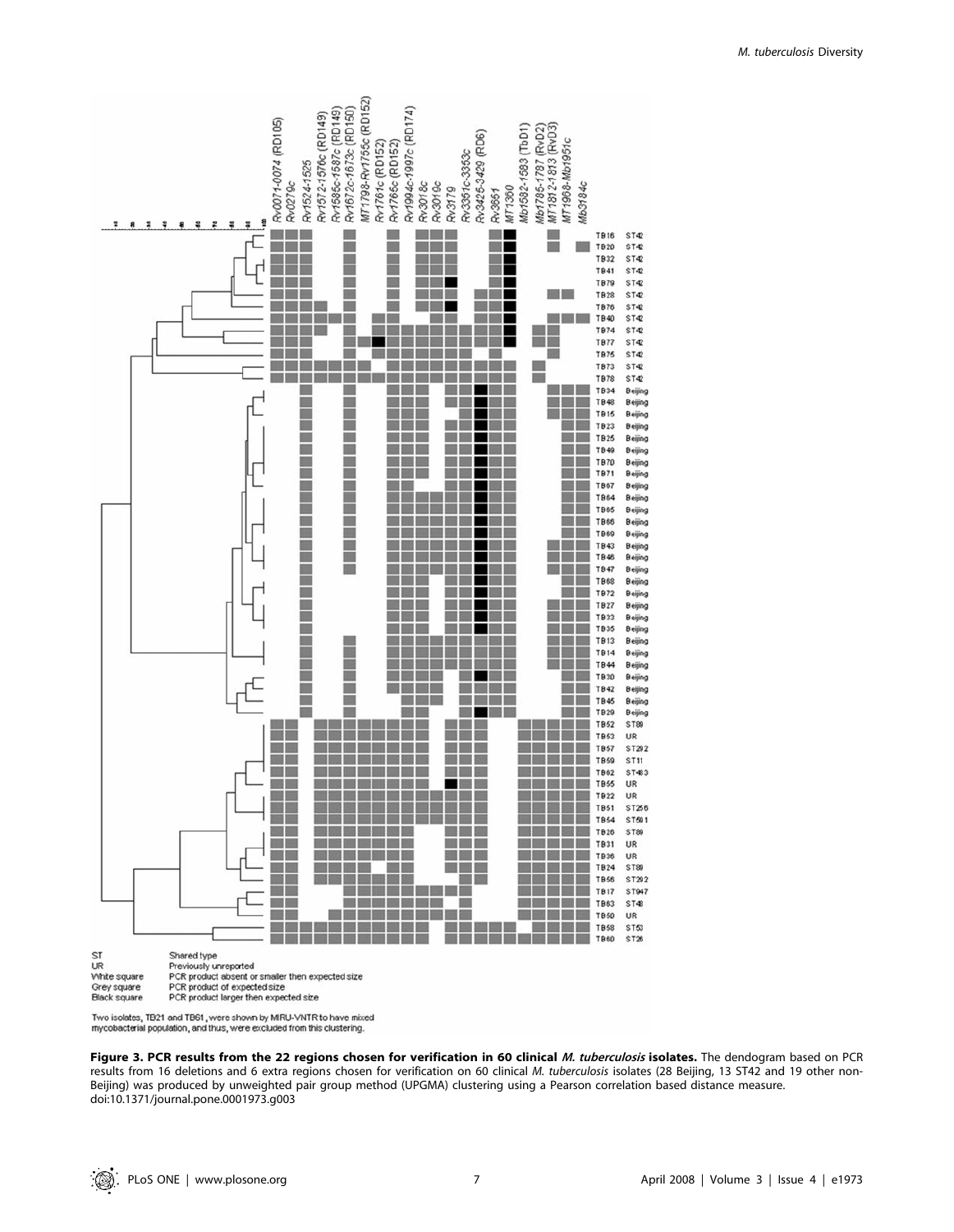

# Locus

Figure 4. Gene graph of the M.tuberculosis H37Rv 1754c-1765c, Mb1785-1787, MT1808 and MT1812-1813 regions. The graph is based on region z-scores, with each line representing one isolate analyzed by CGH. Region z-scores of more than ±4.42 (absolute value) occurring in one or more samples, corresponding to a standard normal P-value of 0.00001 (1e-5) indicate deletions (above the 0-line) or extra regions (below 0-line). Red lines represent isolates of the Beijing lineage, green lines; ST42 lineage and blue lines; non-Beijing isolates other than ST42. doi:10.1371/journal.pone.0001973.g004

#### Extra regions

CGH analysis indicated the presence of two extra regions, M. bovis AF2122/97 (Mb) 1785-1787 and CDC1551 (MT) 1812-1813 in 6 of 11 non-Beijing isolates tested. PCR confirmed the presence of Mb1785-1787 in all non-Beijing isolates, except 9 ST42 and TB21. The PCR analysis for MT1812-1813 revealed that all non-Beijing isolates, except 6 ST42 and TB21, contained this extra region. PCR also detected the presence of this extra region in 12 Beijing isolates.

Mb1582-Mb1583 (TbD1) was, by CGH analysis, present in 5 of 6 non-Beijing isolates, but absent from the non-Beijing isolate TB21 as well as all Beijing and ST42 isolates. PCR on the larger battery of strains verified the presence of Mb1582-1583 in all non-Beijing isolates, except ST53, ST126, TB21 and all ST42.

MT1360 was by CGH, present in 8 of 11 Beijing, 4 non-Beijing isolates; 3 ST42 isolates and TB21. The extended PCR verification showed that all Beijing isolates, 4 non-Beijing (TB21, ST26, ST53 and ST126) and 12 of 13 ST42 isolates had this extra region. Of the 12 ST42 isolates with this extra region, 10 had a PCR product which was 900 bp larger than in the Beijing and the other 6 non-Beijing isolates (Figure 3).

 $Mb3184c$  was, by CGH, detected in all Beijing and non-Beijing isolates, except ST42. PCR verified the CGH results for all isolates, except for 1 ST42 (TB20) which gave a product of the expected size. All isolates, except 11 ST42 from the extended battery, contained this region (Figure 3).

Four Beijing isolates and 7 non-Beijing isolates, appeared by array examination to contain the extra MT1968-Mb1951c region. One Beijing (TB13) and 1 ST42 (TB20) isolate showed deletions in this region. PCR analysis showed that all isolates had this extra region, except 10 ST42 isolates (Figure 3).

## Sub-typing

RD181 (Rv2262c-2263), which has previously been reported to be variably deleted in Beijing strains, appeared to be present in all isolates tested on the arrays. However, PCR verification revealed that RD181 was deleted in all but one Beijing isolates tested.

RD142 (Rv1189-1192) has previously been reported to be variably deleted in Beijing/W strains. The array analysis indicated that this region was intact in all isolates tested on array. Further, PCR verification on the larger battery of isolates confirmed the array hybridization results and did not detect any isolates with deletions in RD142.

# MIRU-VNTR

As RD105 is reported to be a Beijing-specific deletion, two non-Beijing isolates (by spoligotyping) [TB21 and ST126], that showed an RD105 deletion, were subjected to PCR verification of the RD207 region using 4 primer sets which are designed to discriminate specifically between Beijing and non-Beijing strains [24]. PCR of RD207 for TB21 and ST126 produced products for all four primer sets, suggesting a mixed M. tuberculosis subpopulation. Thus, further characterization of these two isolates was undertaken using MIRU-VNTR. MIRU-VNTR of TB21 showed two PCR products for locus Mtub04 (645/681) and Mtub30 (362/471 bp), whereas ST126 showed two PCR products for the MIRU 10 (596/633 bp), Qub-4156c (581/702), Qub-11b (311/542 bp), Mtub21 loci (202/257) and Qub-26 (734/887). Two other isolates (ST53 and ST26), where a mixed M. tuberculosis sub-population was suspected, were also subjected to PCR of the RD207 region. PCR produced products for primer sets 3 and 4, indicating the presence of non-Beijing DNA only. MIRU-VNTR analysis showed single PCR products for all loci in both isolates.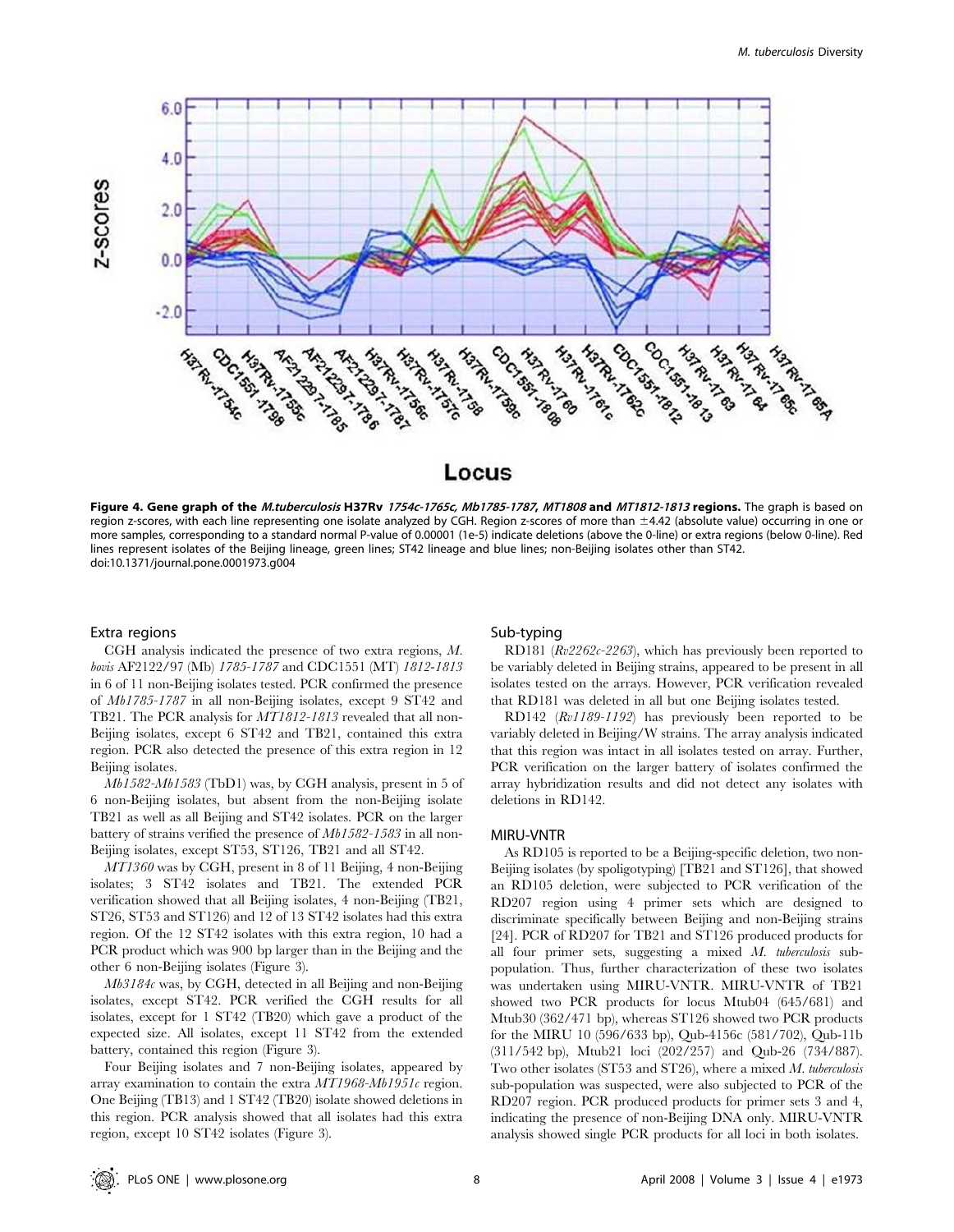### pks15/1 polymorphism

The *pks15/1* operon was screened for the previously described 1 or 7 base pair deletions by PCR and sequencing [26]. The results from this analysis revealed an intact open reading frame in all Beijing and non-Beijing isolates, except for 14 isolates, of which 13 belonged to the ST42 lineage and 1 to the ST53 lineage, all having a 7-bp deletion at this locus.

# **Discussion**

The M. tuberculosis Beijing family is highly prevalent in Asian countries [27,28] and the identification of strain-specific LSP's in the genome of this hypervirulent family may aid in the identification of important virulence factors. The Beijing/W family of strains share highly similar multicopy IS6110 RFLP pattern [14] as well as possess both strain-specific LSPs and polymorphisms which it shares with other families [15]. We have recently shown (S. Phyu, et al, unpublished data), that isolates of the ST42 lineage from Myanmar also share highly similar RFLP patterns. ST42 strains belong to the LAM superfamily and are less common in Asia [29]. Thus, 22 M. tuberculosis isolates from Myanmar, were screened for genomic deletions or extra regions by CGH, and selected regions which on array analysis potentially differentiated the Beijing isolates from the non-Beijing isolates were verified by PCR.

Array examination revealed no significant difference in the number of deletions/extra regions between the Beijing, ST42 and the other non-Beijing lineages. A previously unreported Beijing specific deletion in  $Rv0279c$  was detected. PCR analysis verified this deletion in all Beijing isolates, whereas all but one (TB21) non-Beijing isolates had this region intact.  $Rv0279c$  belongs to a family consisting of other PE-PGRS genes whose transcripts have been suggested to have fibronectin-binding abilities [30].  $Rv0278c$  and  $Rv0279c$  are contiguous sequences and share a high sequence homology with PE-PGRS81 [30]. As a result of high sequence homology among members of the PE-PGRS family and the many repetitive sequences in these genes, PCR and hybridization-based characterization of the PE-PGRS regions may be difficult to interpret. However, in this study, the 164 bp deletion observed in  $Rv0279c$  could consistently differentiate between the Beijing and the non-Beijing isolates included.

RD105 and RD207 deletions have previously been reported to be Beijing specific [15]. As expected, all Beijing isolates included in the study had RD105 deleted. However, two non-Beijing isolates, 1 UR (TB21) and 1 ST126, also showed deletions in the RD105 region. Further investigation of these two isolates using PCR [15] and MIRU-VNTR [25], confirmed the presence of a mixed subpopulation of M. tuberculosis. Two other non-Beijing isolates, 1 ST53 and 1 ST26 were, based on PCR verification of the 22 regions, also suspected of having a mixed M. tuberculosis subpopulation. PCR of the RD207 region showed the presence of only non-Beijing DNA and MIRU-VNTR indicated the presence of a homogeneous M. tuberculosis population.

One M. bovis gene, with unknown function, Mb3184c, was present in all isolates, except 11 ST42 isolates. As compared to the annotated H37Rv strain [31], Mb3184c is located between PPE53 (Rv3159c) and Rv3160c. The Mb3184c insert codes for an additional hypothetical protein, PPE70, which is equivalent to MT3248 of the M. tuberculosis CDC1551 strain [32].

The previously reported 7-bp deletion of the  $pks15/1$  locus [26] was observed in all ST42 isolates and in one ST53 isolate. Pks15/1 codes for an enzyme involved in the production of PGL, which is a virulence factor in Beijing/W isolates. PGL has been shown to inhibit the release of pro-inflammatory mediators in monocytederived macrophages, and loss of PGL correlated with an increase in the release of pro-inflammatory cytokines, tumor necrosis factor- $\alpha$  and interleukins 6 and 12 [5]. As can be seen in Figure 1 and 2, the ST42 isolates separate from the other non-Beijing isolates and appear to be more closely related to the Beijing isolates. Furthermore, RD174  $(Rv1994c-1997c)$  and  $Rv3351c 3353c$ , were deleted only in isolates of the ST42 lineage. In a study, where the 7-bp deletion in the  $pks15/1$  locus was used as a phylogenetic marker for global population analysis, the deletion of RD174 was observed only in isolates with a deletion in pks15/1 [33]. In this study, all ST42 isolates from Yangon, and 2 of 7 ST42 isolates from South-Africa (TB76 and TB79) showed combined deletions of  $pks15/1$ , RD174 and  $Rv3351c-3353c$ , suggesting that there could be different circulating sub-lineages of ST42. Two previously unreported deletions, Rv1524-1525 and Rv3651 were detected in 17 and 18 non-Beijing isolates, respectively. These deletions may therefore have occurred in a common ancestor after the divergence of the Beijing and ST42 lineages.

Tsolaki et al [15] have shown that 5 regions (RD142, RD149, RD150, RD152 and RD181) were variably deleted in strains of the Beijing/W lineage. In this study, RD142 was intact in all isolates, RD150 was deleted in 5 of 28 Beijing isolates, whereas RD181, which appeared to be intact in all isolates by CGH, was shown by PCR to be deleted in all Beijing isolates, except TB42. The reason for the discrepancy between the array and PCR results for RD181 is that the deleted fragment from the RD181 region is not included in the PCR amplicons spotted onto the array. CGH and PCR analysis showed that Rv1572c-1576c and Rv1585c-1587c of the RD149 region were deleted in all Beijing and ST42 isolates as well as in 3 of 21 other non-Beijing isolates. Furthermore, CGH results for RD152 indicated large variations in the genes deleted within this region in the Beijing and ST42 strains (Figure 4). CGH and PCR analysis of the RD152 region showed that the genes  $Rv1756c-1757c$  and  $Rv1759c$  (wag22) were present in all isolates tested, whereas  $Rv1755c$ and  $Rv1761$  were deleted in all Beijing and ST42 isolates.  $Rv1759c$ codes for a protein (wag22) probably expressed during in vivo infection [30] and is a member of a PE-PGRS family.

Mb1582-Mb1583, belonging to the TbD1 region, was deleted in all Beijing and ST42 isolates, and 3 other non-Beijing isolates (ST26, ST53 and ST126). The presence of the TbD1 region is characteristic of ancestral isolates and the deletion of this region is thought to have occurred as a single evolutionary event in a common ancestor [34]. Eighteen of the 21 (86%) non-Beijing isolates, other than ST42, had the TbD1 region intact (TbD1+) suggesting that the majority of the non-Beijing isolates included in this study belong to ancestral lineages. MmpS6 (Mb1582) and MmpL6 (Mb1583) are conserved membrane proteins and transmembrane transport proteins, respectively [32]. Transcription of mmpL6 has been shown to be induced by isoniazid, an antibiotic used in the treatment of tuberculosis [35]. Interestingly, only 2 of the 20 TbD1+ isolates  $(10\%)$  in this study were resistant to INH, whereas 21 of 42 (50%) of the TbD1- isolates were resistant to isoniazid [16].

In addition to the deletions common for the Beijing and ST42 isolates, the presence of an extra region, MT1360, distinguished the ST42 isolates from other non-Beijing isolates. Thus, all isolates from the Beijing and ST42 lineages (except TB75) contained MT1360 (coding for a putative adenylate cyclase involved in signal transduction) [8]. All non-Beijing isolates had the extra regions Mb1785c-1787c and MT1812-1813, except 9 and 6 of the 13 ST42 isolates, respectively.

 $Rv3425-3429$  (RD6) has been shown to be deleted in M. bovis and M. tuberculosis Erdmann [3,36]. RD6 is an insertion element shown to be variably deleted in mycobacterial strains irrespective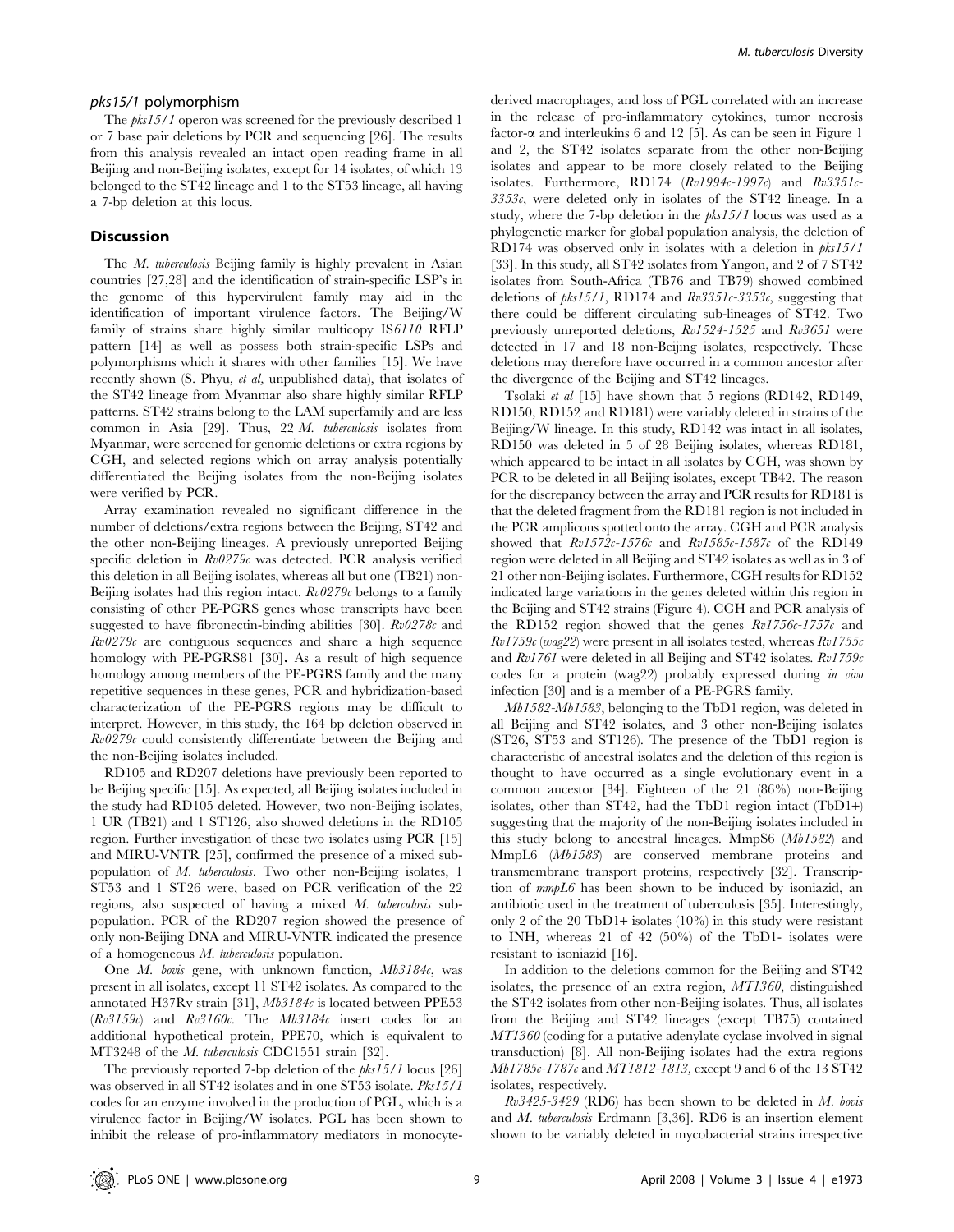of origin [37]. The array results indicated a deletion of this region only in isolates of the ST42 and ST947 lineages. PCR analysis revealed deletions in RD6 also among isolates belonging to other lineages. PCR results detected an extra insert in this region for 23 of 28 Beijing isolates. These results support previous studies of large variations within this region [36,37].

Of the 198 polymorphic regions detected in this study, one deletion,  $Rv0279c$ , was specific for the isolates of the Beijing lineage, in addition to the previously described RD105, RD150, RD181 [15]. RD149 and RD152 were variably deleted among isolates of the Beijing and ST42 lineage. In addition, RvD2 (Mb1785-1787) and RvD3 (MT1812-1813) were only deleted among Beijing and ST42 isolates. This may suggest that strains of the ST42 lineage and the highly virulent strains of the Beijing lineage share a more recent common ancestor and that the polymorphic regions common between these two highly frequent lineages may be important for virulence, or that selective pressure has led these strains to converge through independent deletions. We show that, a combined deletion in  $pks15/1$ , RD174 and  $Rv3351c-3353c$  was useful for sub-grouping strains belonging to the ST42 lineage. Further studies are required to determine if the ST42 isolates, like strains belonging to the Beijing family, show higher transmissibility and increased virulence. In addition, we identified  $6$  regions from  $M$ . tuberculosis CDC1551 and  $M$ . bovis among the clinical isolates, which are not present in  $M$ . tuberculosis H37Rv. The problem with detecting small genomic variations leaves open the possibility that there may still be many undetected

#### References

- 1. Gehring AJ, Rojas RE, Canaday DH, Lakey DL, Harding CV, et al. (2003) The Mycobacterium tuberculosis 19-kilodalton lipoprotein inhibits gamma interferon-regulated HLA-DR and Fc gamma R1 on human macrophages through Toll-like receptor 2. Infect Immun 71: 4487–4497.
- 2. Flynn JL, Chan J (2001) Tuberculosis: latency and reactivation. Infect Immun 69: 4195–4201.
- 3. Malik AN, Godfrey-Faussett P (2005) Effects of genetic variability of Mycobacterium tuberculosis strains on the presentation of disease. Lancet Infect Dis 5: 174–183.
- 4. Lopez B, Aguilar D, Orozco H, Burger M, Espitia C, et al. (2003) A marked difference in pathogenesis and immune response induced by different Mycobacterium tuberculosis genotypes. Clin Exp Immunol 133: 30–37.
- 5. Reed MB, Domenech P, Manca C, Su H, Barczak AK, et al. (2004) A glycolipid of hypervirulent tuberculosis strains that inhibits the innate immune response. Nature 431: 84–87.
- 6. Musser JM, Amin A, Ramaswamy S (2000) Negligible genetic diversity of mycobacterium tuberculosis host immune system protein targets: evidence of limited selective pressure. Genetics 155: 7–16.
- 7. Mostowy S, Cousins D, Brinkman J, Aranaz A, Behr MA (2002) Genomic deletions suggest a phylogeny for the Mycobacterium tuberculosis complex. J Infect Dis 186: 74–80.
- 8. Fleischmann RD, Alland D, Eisen JA, Carpenter L, White O, et al. (2002) Whole-genome comparison of Mycobacterium tuberculosis clinical and laboratory strains. J Bacteriol 184: 5479–5490.
- 9. WHO WHO Report 2005. Global Tuberculosis Control surveillance, planning, financing.
- 10. Glynn JR, Whiteley J, Bifani PJ, Kremer K, van Soolingen D (2002) Worldwide occurrence of Beijing/W strains of Mycobacterium tuberculosis: a systematic review. Emerg Infect Dis 8: 843–849.
- 11. Phyu S, Jureen R, Ti T, Dahle UR, Grewal HM (2003) Heterogeneity of Mycobacterium tuberculosis isolates in Yangon, Myanmar. J Clin Microbiol 41: 4907–4908.
- 12. Lillebaek T, Andersen AB, Dirksen A, Glynn JR, Kremer K (2003) Mycobacterium tuberculosis Beijing genotype. Emerg Infect Dis 9: 1553–1557.
- 13. Bifani PJ, Mathema B, Kurepina NE, Kreiswirth BN (2002) Global dissemination of the Mycobacterium tuberculosis W-Beijing family strains. Trends Microbiol 10: 45–52.
- 14. Kremer K, Glynn JR, Lillebaek T, Niemann S, Kurepina NE, et al. (2004) Definition of the Beijing/W lineage of Mycobacterium tuberculosis on the basis of genetic markers. J Clin Microbiol 42: 4040–4049.
- 15. Tsolaki AG, Gagneux S, Pym AS, Goguet de la Salmoniere YO, Kreiswirth BN, et al. (2005) Genomic deletions classify the Beijing/W strains as a distinct genetic lineage of Mycobacterium tuberculosis. J Clin Microbiol 43: 3185–3191.
- 16. Phyu S, Lwin T, Ti T, Maung W, Mar WW, et al. (2005) Drug-resistant tuberculosis in Yangon, Myanmar. Scand J Infect Dis 37: 846–851.

strain-specific genomic variations which could explain the increased virulence seen in some strains.

# Acknowledgments

The authors thank Thandar Lwin and Ti Ti, NTP, Myanmar for their invaluable contributions, and the reference laboratory staff for the collection of isolates. We also acknowledge the valuable contribution of Sabai Phyu in the studies performed in Myanmar and for the genotyping of the M. tuberculosis isolates. We thank Matsie Mphahlele and Karin Weyer, MRC, Pretoria, South Africa for collection and typing of the South African isolates, and Anne Fjellbirkeland, Kristi Øvreås and Karl-Henning Kalland for their constructive advice. We also thank Lucy Brooks at the Bacterial Microarray Group at St. George's, University of London for assistance in depositing data in ; BuG@Sbase and ArrayExpress. We acknowledge NIH, NIAID Contract No. HHSN266200400091C, entitled ''Tuberculosis Vaccine Testing and Research Materials,'' which was awarded to Colorado State University for the supply of M.tuberculosis H37Rv DNA. We acknowledge the Wellcome Trust (St. George's, University of London) for funding the microbial pathogen microarray facility under its Functional Genomics Resources Initiative. Results from this study were presented in part at the meeting of The Wellcome Trust Funded Multi-Collaborative Microbial Pathogen Microarray Facility, Hinxton, Cambridge (2005).

#### Author Contributions

Conceived and designed the experiments: RS HG HV. Performed the experiments: RS HG HV. Analyzed the data: JH RS HG HV TB. Contributed reagents/materials/analysis tools: PB IJ JH TB. Wrote the paper: RS HG.

- 17. van Embden JDA, Schouls LM, van Soolingen D (1995) Molecular techniques: applications in epidemiologic studies. Mycobacterium bovis infection in animals and humans: Ames, Iowa: Iowa State University Press. pp 15–27.
- 18. Camus JC, Pryor MJ, Medigue C, Cole ST (2002) Re-annotation of the genome sequence of Mycobacterium tuberculosis H37Ry. Microbiology 148: 2967–2973.
- 19. Stewart GR, Wernisch L, Stabler R, Mangan JA, Hinds J, et al. (2002) Dissection of the heat-shock response in Mycobacterium tuberculosis using mutants and microarrays. Microbiology 148: 3129–3138.
- 20. Hinds JLKG, Mangan JA, Butcher PD (2002) Glass slide microarrays for bacterial genomes. In: WBWaD N, ed. Methods in Microbiology: Functional Microbial Genomics. London: Academic Press. pp 83–99.
- 21. Bolstad BM, Irizarry RA, Astrand M, Speed TP (2003) A comparison of normalization methods for high density oligonucleotide array data based on variance and bias. Bioinformatics 19: 185–193.
- 22. Huber W, von Heydebreck A, Sultmann H, Poustka A, Vingron M (2002) Variance stabilization applied to microarray data calibration and to the quantification of differential expression. Bioinformatics 18 Suppl 1: S96–104.
- 23. Rocke DM, Durbin B (2003) Approximate variance-stabilizing transformations for gene-expression microarray data. Bioinformatics 19: 966–972.
- 24. Warren RM, Victor TC, Streicher EM, Richardson M, Beyers N, et al. (2004) Patients with active tuberculosis often have different strains in the same sputum specimen. Am J Respir Crit Care Med 169: 610–614.
- 25. Supply P, Allix C, Lesjean S, Cardoso-Oelemann M, Rusch-Gerdes S, et al. (2006) Proposal for standardization of optimized mycobacterial interspersed repetitive unit-variable-number tandem repeat typing of Mycobacterium tuberculosis. J Clin Microbiol 44: 4498–4510.
- 26. Constant P, Perez E, Malaga W, Laneelle MA, Saurel O, et al. (2002) Role of the pks15/1 gene in the biosynthesis of phenolglycolipids in the Mycobacterium tuberculosis complex. Evidence that all strains synthesize glycosylated phydroxybenzoic methyl esters and that strains devoid of phenolglycolipids harbor a frameshift mutation in the pks15/1 gene. J Biol Chem 277: 38148–38158.
- 27. Chan MY, Borgdorff M, Yip CW, de Haas PE, Wong WS, et al. (2001) Seventy percent of the Mycobacterium tuberculosis isolates in Hong Kong represent the Beijing genotype. Epidemiol Infect 127: 169–171.
- 28. van Soolingen D, Qian L, de Haas PE, Douglas JT, Traore H, et al. (1995) Predominance of a single genotype of Mycobacterium tuberculosis in countries of east Asia. J Clin Microbiol 33: 3234–3238.
- 29. Filliol I, Driscoll JR, Van Soolingen D, Kreiswirth BN, Kremer K, et al. (2002) Global distribution of Mycobacterium tuberculosis spoligotypes. Emerg Infect Dis 8: 1347–1349.
- 30. Espitia C, Laclette JP, Mondragon-Palomino M, Amador A, Campuzano J, et al. (1999) The PE-PGRS glycine-rich proteins of Mycobacterium tuberculosis: a